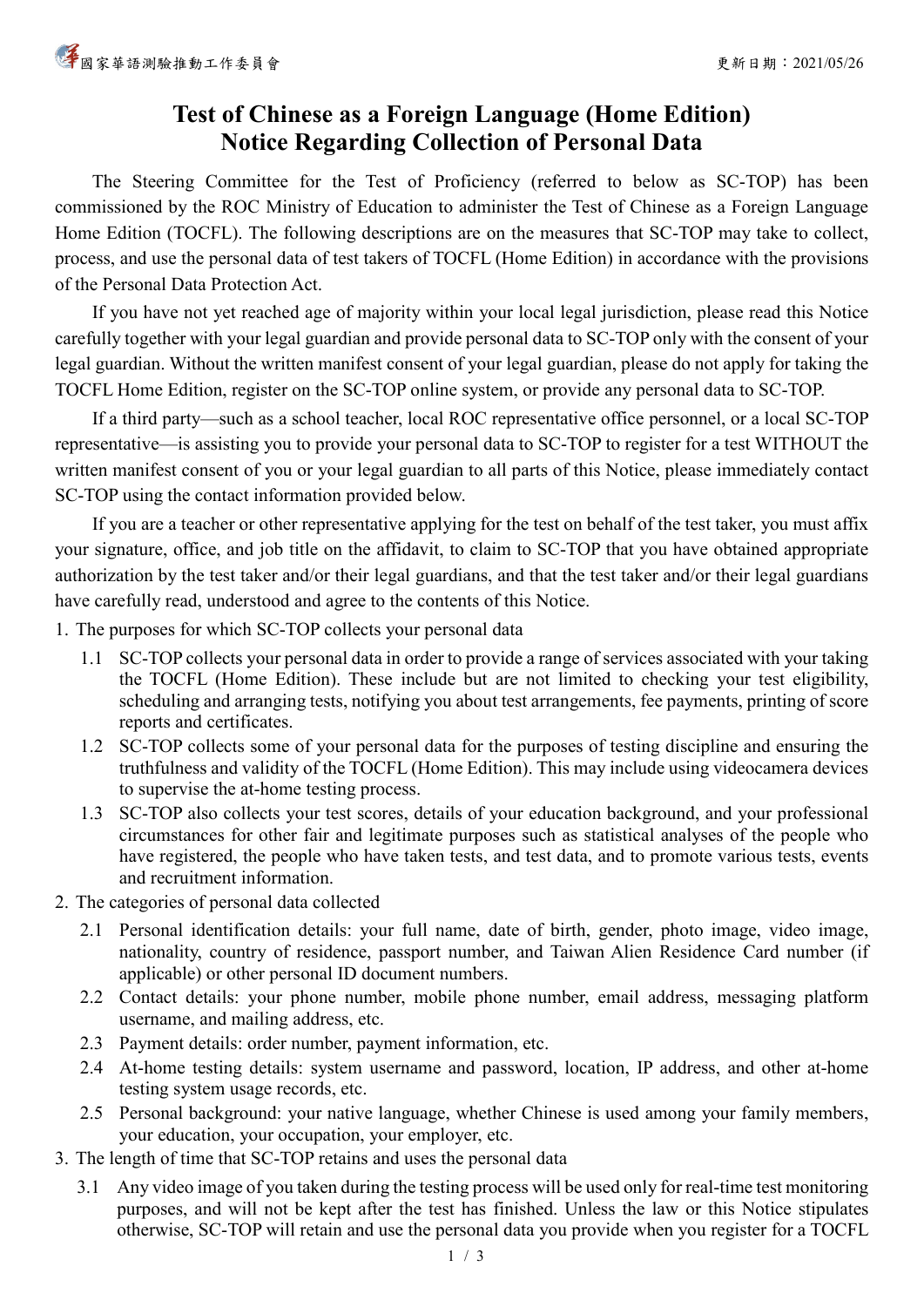test for five years from the date of the last test that you took, or from the most recent time that you registered for a test (whichever is later). During this period SC-TOP will only use this data for the purposes and within the scope outlined above.

- 3.2 If you demand that SC-TOP close your account or delete your personal data, SC-TOP shall not continue to keep any of your data in any manner that reveals your identity, unless the relevant laws and regulations otherwise stipulate or unless SC-TOP has legitimate and legal rights to retain the data.
- 4. How SC-TOP uses your personal data and the relevant legal basis

SC-TOP collects your personal data in the legitimate interest of testing administration or with your permission in order to fulfill its agreement to implement the TOCFL and all legal obligations. SC-TOP will use your personal data for the following purposes as follows:

- 4.1 Creating and managing an account for you when you register
- 4.2 Reviewing your eligibility to take a test
- 4.3 Communicating with you to confirm your identity or for fee payment
- 4.4 Providing you with information related to any test(s) you have registered for
- 4.5 Practically implementing the test and carrying out appropriate test monitoring
- 4.6 Responding to any technical failures during testing
- 4.7 Sending the test score report(s) and/or certificate(s) to your designated mailing address.
- 4.8 Providing your personal data to the ROC overseas representative office or a local SC-TOP agent in your area, or to your educational institution or legal guardians, so that they can convey to you testrelated information or forward to you your test score report(s) and/or certificate(s).
- 4.9 Including in material for statistical analyses for SC-TOP to use as reference when planning and improving testing, or to include in material for statistical analyses for SC-TOP to provide to the ROC Ministry of Education in order to facilitate its understanding of the performance of SC-TOP.
- 4.10 Providing you with information about other tests, or events, or personnel recruitment.
- 5. Where SC-TOP saves and uses your personal data

All personal data of test takers and those registered on the system is sent to and stored in the SC-TOP's database within Taiwan R.O.C., regardless of the locations of registration. SC-TOP uses encryption, access restrictions, and other appropriate measures to ensure the safety of your personal data. SC-TOP also uses third party service providers (for example, computer remote access service providers, third party transaction services, etc.), so personal data may be stored on the local servers of other third party service providers.

6. How SC-TOP shares your personal data

SC-TOP will not lease, lend, or sell your personal data to any third parties. Your personal data may be disclosed to third parties only under the following circumstances

- 6.1 In order to fulfill its duty to administer the TOCFL (Home Edition), SC-TOP will provide data to third party service providers (for example computer remote access service providers, third party financial service providers, etc.) and the local testing centers.
- 6.2 If SC-TOP receives a request from any government agency or judicial authority, or needs to exercise its legal rights, your personal data may be given over to the appropriate authorities.
- 7. The rights you may exercise

If SC-TOP has collected your personal data, you may contact SC-TOP by email (service@sctop.org.tw), by phone (886-2-7749-5638), or by fax (886-2-2601-4181) to exercise your rights as follows, to which SC-TOP will respond within the permission by applicable laws and regulations:

- 7.1 To access (view, check) your personal data. If you have an online account you can log into your account to view your personal data.
- 7.2 To request to be given a printed copy of your personal data or a copy of your personal data in an electronic file in a structured, commonly used and machine readable format.
- 7.3 To update or revise your personal data.